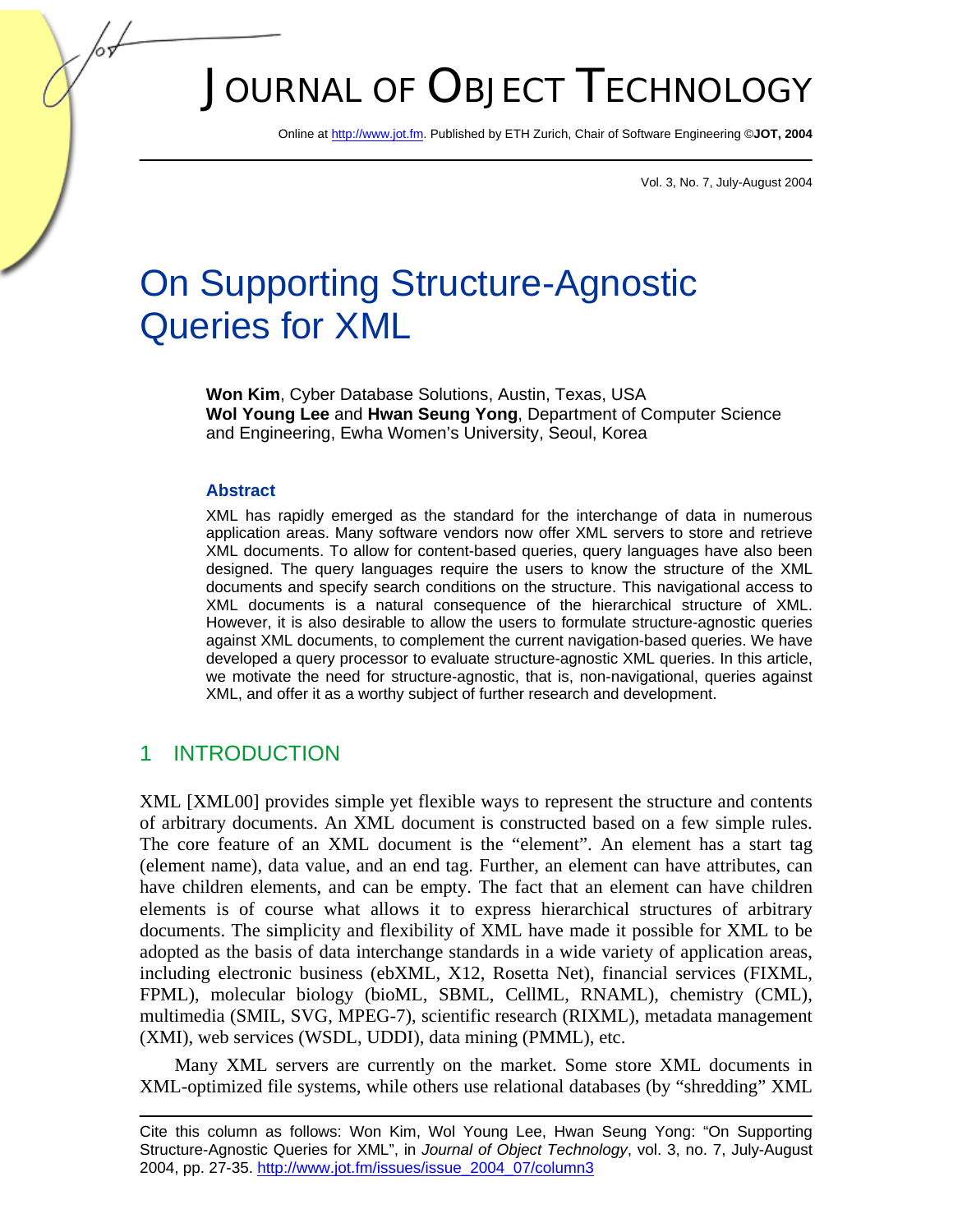documents into rows and columns in tables). XML database servers on the market include Oracle XML DB [Oracle]. DB2 XML Extender [IBM], SQL server 2000 [Hhowlett and Jennings], BEA Systems, Actuate/Nimble, Poet, BlueStone, eXcelon, IPEDO, XAware, etc. It is of course necessary for the users to be able to issue "contentbased" queries against XML documents, that is, queries in which search conditions are specified as predicates (e.g., director  $=$  "Luc Besson", to retrieve movies directed by "Luc Besson" from a database of "movie" XML documents).

There have been many proposals for a query language for semi-structured data in general, and XML in particular. These include Lorel [Abiteboul, et al], XML-QL [Deutsch et al]. X-Path [Xpath], XSL [XSL], YATL, Quilt, and XQuery [XQuery]. These query languages require the users to know the structure of XML documents, including all the element and attribute names, data types of the data values, and the hierarchical structure of the elements. Since a search condition needs to involve an element/attribute name, which appears somewhere in the hierarchical structure of an XML document, these query languages force the users to specify the navigational access paths to the elements/attributes that are involved in search conditions. Insofar as XML gives rise to hierarchical structure, and navigational access to selected parts of an XML document is a natural access pattern, the navigational content-based query languages clearly make sense. However, we believe that structure-agnostic, that is, non-navigational, contentbased query languages for XML, and general semi-structured data, are also desirable. In other words, we believe that both navigational and non-navigational query languages are necessary to support all query needs against XML databases.

## 2 RATIONALE

A brief review of the history of generational shifts in database systems can provide a helpful insight to understand the necessity of both types of query facility for XML. The transition from hierarchical and network database systems to relational database systems took place in the 1980s. The hierarchical and network models of data, in which a record contains physical pointers to other records, made sense for applications that modeled data that naturally forms hierarchical structure, such as the bill of materials. Applications had to access the records by navigation, going from one record to the next records by following the pointers embedded in the first record. However, the use of physical pointers was problematic, since the pointers had to be changed in all the records if the records to which they pointed changed their physical locations. (Further, if the data structures used to store the database changed, all the application logic that made explicit use of the knowledge of the data structures had to be changed.) The relational model of data explicitly excludes the use of pointers, both logical and physical, and instead has a record in one table to be "linked" dynamically to a record in another table if the two records have a common value in some of the user-specified fields. This dynamic "linking" of records in two or more tables is called join. The relational model of data offers a high degree of "data independence" and makes "ad hoc content-based" queries possible. "ad hoc content-based" queries mean queries in which the users only specify the search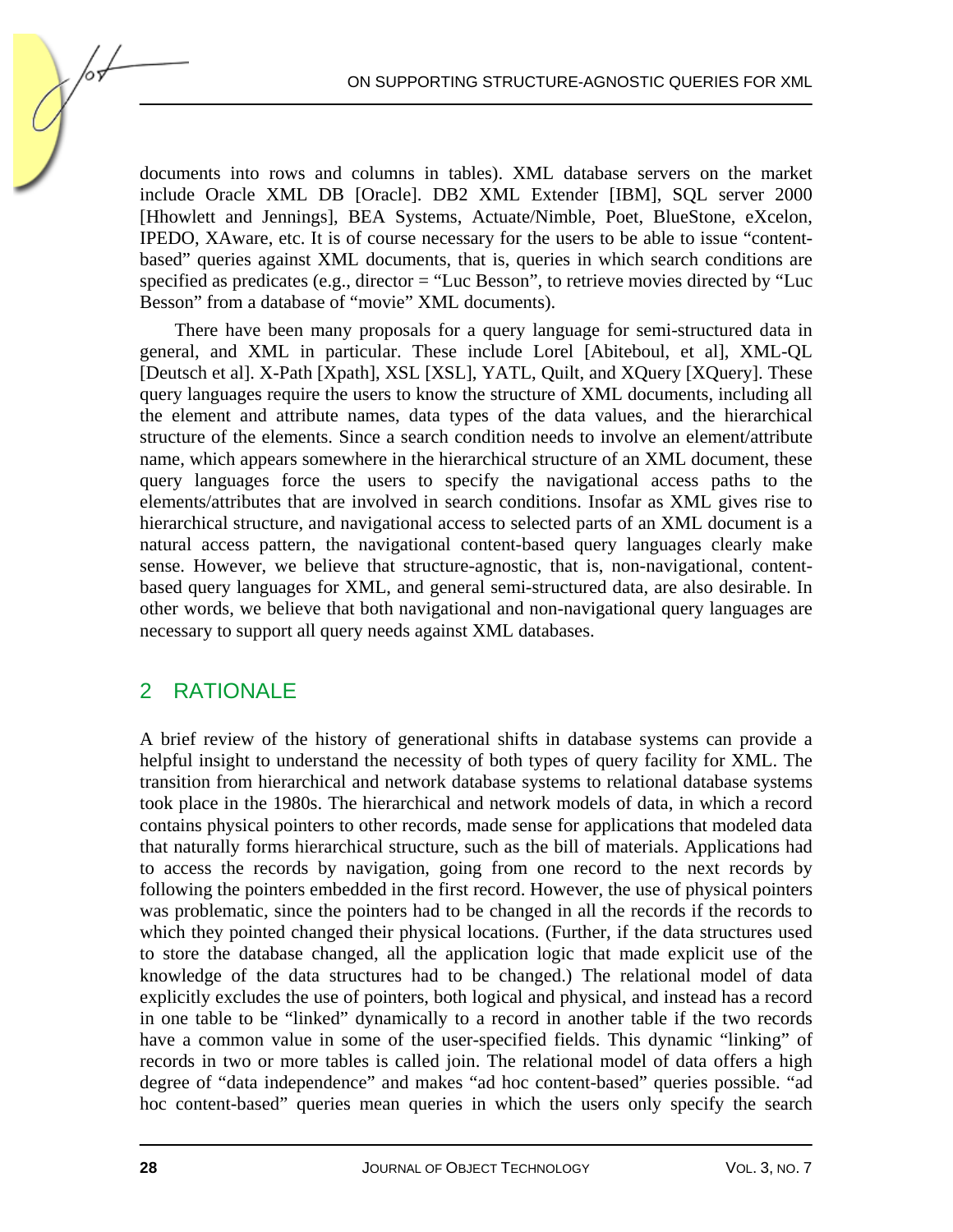conditions on selected columns (and output columns), but not how the data is to be located and accessed (e.g., navigational paths) or how the query is to be processed (e.g., using specific access methods such as indexes or hashing or sorting). The onus of accessing the data and processing the queries falls entirely on the database system. To support ad hoc queries, relational database systems had to develop the query optimizer and query processor modules. The query optimizer computes the estimated costs of all feasible plans of evaluating a given query, examining different orderings of tables when joining them and all the access methods at its disposal. The least-cost plan (which typically consists of a sequence of query-processing steps) selected by the query optimzier is passed to the query processor, which then executes each step of the plan. However, relational database systems make modeling and querying of data that is naturally hierarchical in structure awkward and inefficient. The object-relational model of data, which combines the relational model of data and an object-oriented model of data, reintroduced the pointer concept of hierarchical and network database systems in the form of object identifiers. An object identifier is a logical pointer, not a physical pointer, and makes it possible to naturally model and access hierarchical structures of data. Object-relational database systems represent a combination of the best of both the hierarchical database systems and relational database systems by allowing both "ad hoc" content-based queries and navigational queries.

XML has come about completely outside the database systems domain. The hierarchical structure of elements in XML certainly called for query languages that would support navigational access to different parts of XML documents at different levels of hierarchy. However, just as the users of database systems have discovered over the past 30 years, we believe that users of XML databases will benefit significantly from structure-agnostic, that is, non-navigational, content-based queries. Simply put, a good segment of XML users would want to specify in their queries only the search conditions (and output elements), without having to know and specify the detailed hierarchical structure of the XML documents or have to give hints for efficiently processing the queries.

## 3 ILLUSTRATIONS

To make the concept concrete, suppose that we have XML documents on movies, represented as in Figure 1a. If we are to search for movie titles whose genre is 'action', release year is '1994', and whose stars include 'Jean Reno', we would like to be able to state the search conditions simply as

```
genre = "action" and year = "1994" and actor = "Jean Reno"
```
regardless of the structure of the XML documents. Then a non-navigational contentbased query (in Xquery) that includes the above search conditions would look something like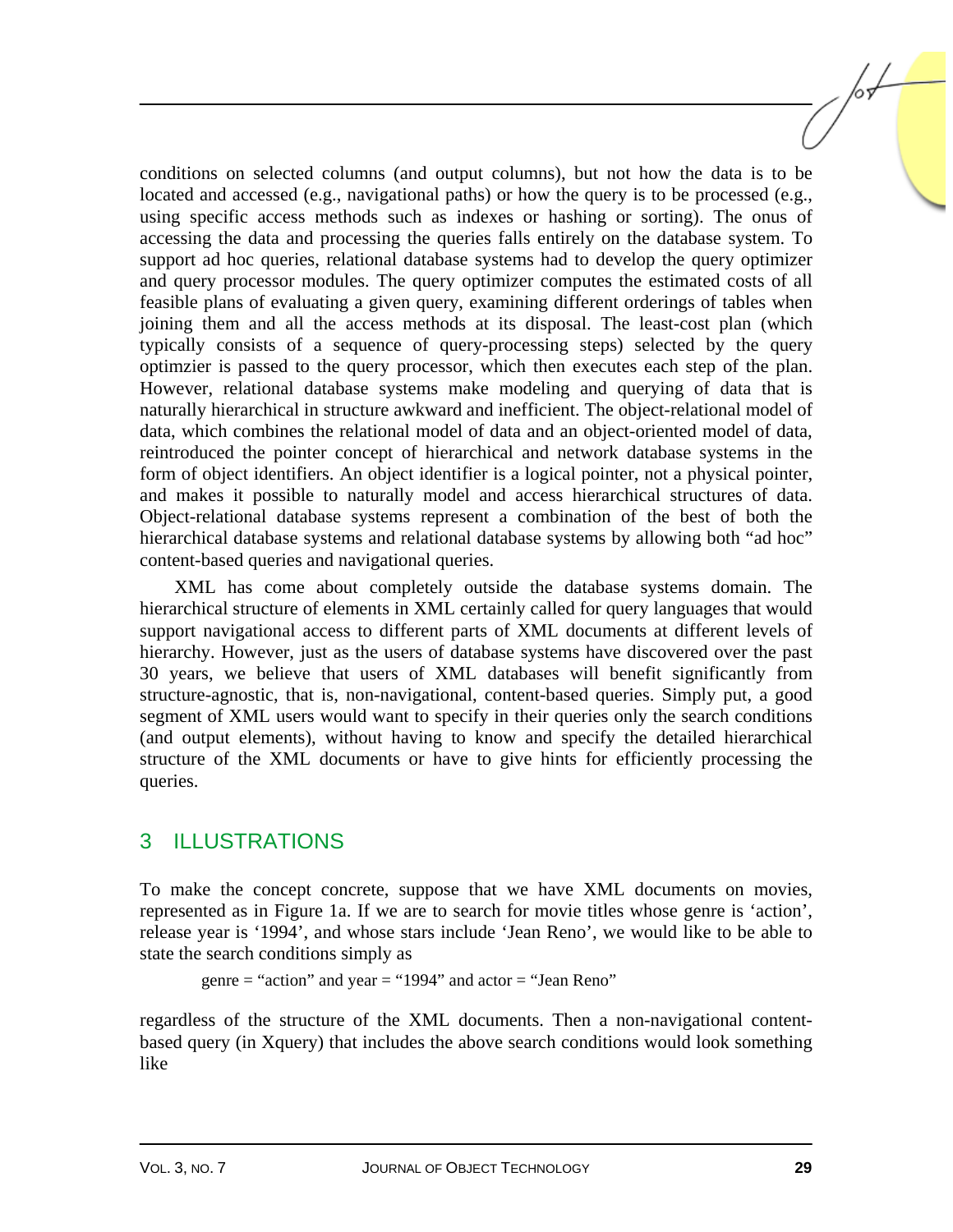for \$t in doc()//title where genre  $=$  "action" and year  $=$  "1994" and actor  $=$  "Jean Reno" return \$t The same query, when expressed in navigational style, would look like for \$m in doc ()//movie where  $\text{Sm/genre}$ [text() = "action"] and  $\text{Sm/year}$ [text() = "1994"] and  $\text{Sm/actor}$  $[text() = "Jean Reno"]$ return <title>\$m/title/text()</title>

#### <movie>

 $\overline{\langle \text{year}\rangle}$ 1994 $\langle \text{year}\rangle$ <country>America</country> <country>France</country> <genre>drama</genre> <genre>action</genre>  $\frac{1}{\text{title}}$  eon $\text{title}$ <director>Luc Besson</director> <actor>Jean Reno</actor> <actor>Natalie Portman</actor> </movie>

Figure 1a. an XML document about a movie (using elements)

Of course, to be able to formulate non-navigational content-based queries against XML documents, the users would need to know at least the names of the elements/attributes and data types for the data values. Just as was the case with relational database systems, the onus of computing all possible paths along the XML documents' hierarchical structure would fall on the query optimizer and query processor of the XML server.

There are a few reasons that we believe that it is imperative that XML users be able to formulate non-navigational content-based queries, besides the obvious observation that it can be tedious to have to specify the navigational paths in a query. First, the flexibility of XML allows users to specify the same contents in a number of different ways, and as such it becomes problematic for the users to have to content with all the disparate ways in which contents may be represented in XML. At the risk of belaboring the point, let us consider Figures 1b and 1c. These figures show how the same simple contents, represented in Figure 1a, can be represented in different ways, using element hierarchies, and attributes. (There are various additional ways.) The same structure-agnostic query shown previously would work for each of these alternate representations. The navigational query for Figure 1b would look like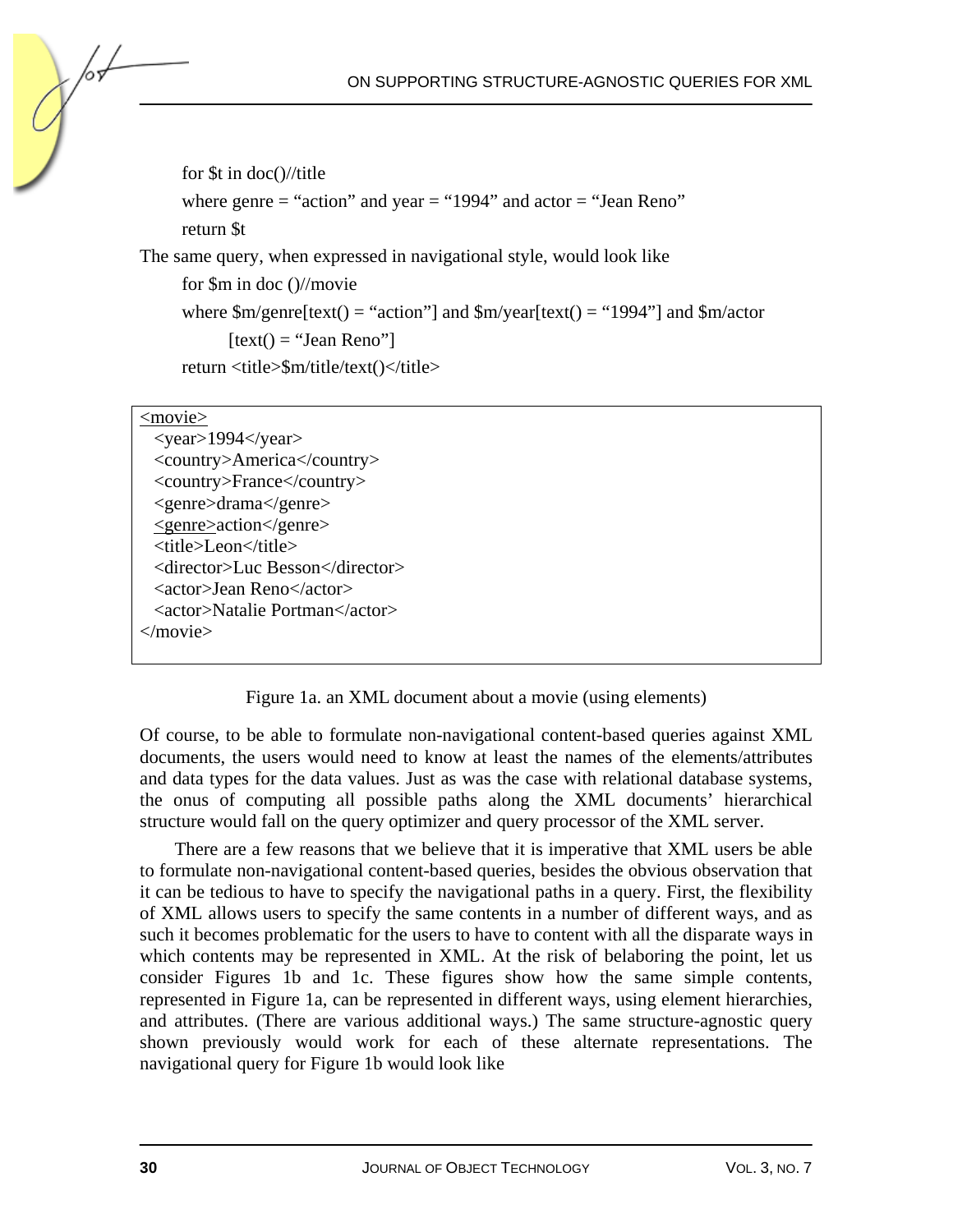```
for $m in doc ()//movie 
      where \frac{\text{Sm}}{\text{generic}} = "action"] and \frac{\text{Sm}}{\text{vector}} are [text() = "1994"] and
                  \text{\$m/factor} [text() = "Jean Reno"]
      return <title>$m//title/text()</title>
(* We note that the above query would also work as navigational query for Figure 1a. *)
```

| $<$ movie $>$                            |
|------------------------------------------|
| $\epsilon$ general_info $\epsilon$       |
| $<$ year>1994 $<$ /year>                 |
| <country>America</country>               |
| <country>France</country>                |
| <genre>drama</genre>                     |
| <genre>action</genre>                    |
| $\langle$ general_info>                  |
| <detail info=""></detail>                |
| <title>Leon</title>                      |
| $\langle$ people $\rangle$               |
| <director>Luc Besson</director>          |
| $\langle \text{actors} \rangle$          |
| <actor>Jean Reno</actor>                 |
| <actor>Natalie Portman</actor>           |
| $\langle$ actors $>$                     |
| $\langle$ people $\rangle$               |
| $\triangle$ detail info $\triangleright$ |
|                                          |
|                                          |

Figure 1b. The same XML document about a movie (using an element hierarchy)

For Figure 1c, the navigational query would look like

```
for $m in doc ()//movie 
where \text{Sm}<sup>*</sup>[@genre = "action"] and \text{Sm}<sup>*</sup>[@year = "1994"] and
          \rm Sm/*[actor = "Jean Reno"]return \langle\text{title}\rangle\$m/*/@title\langle\text{title}\rangle
```
/or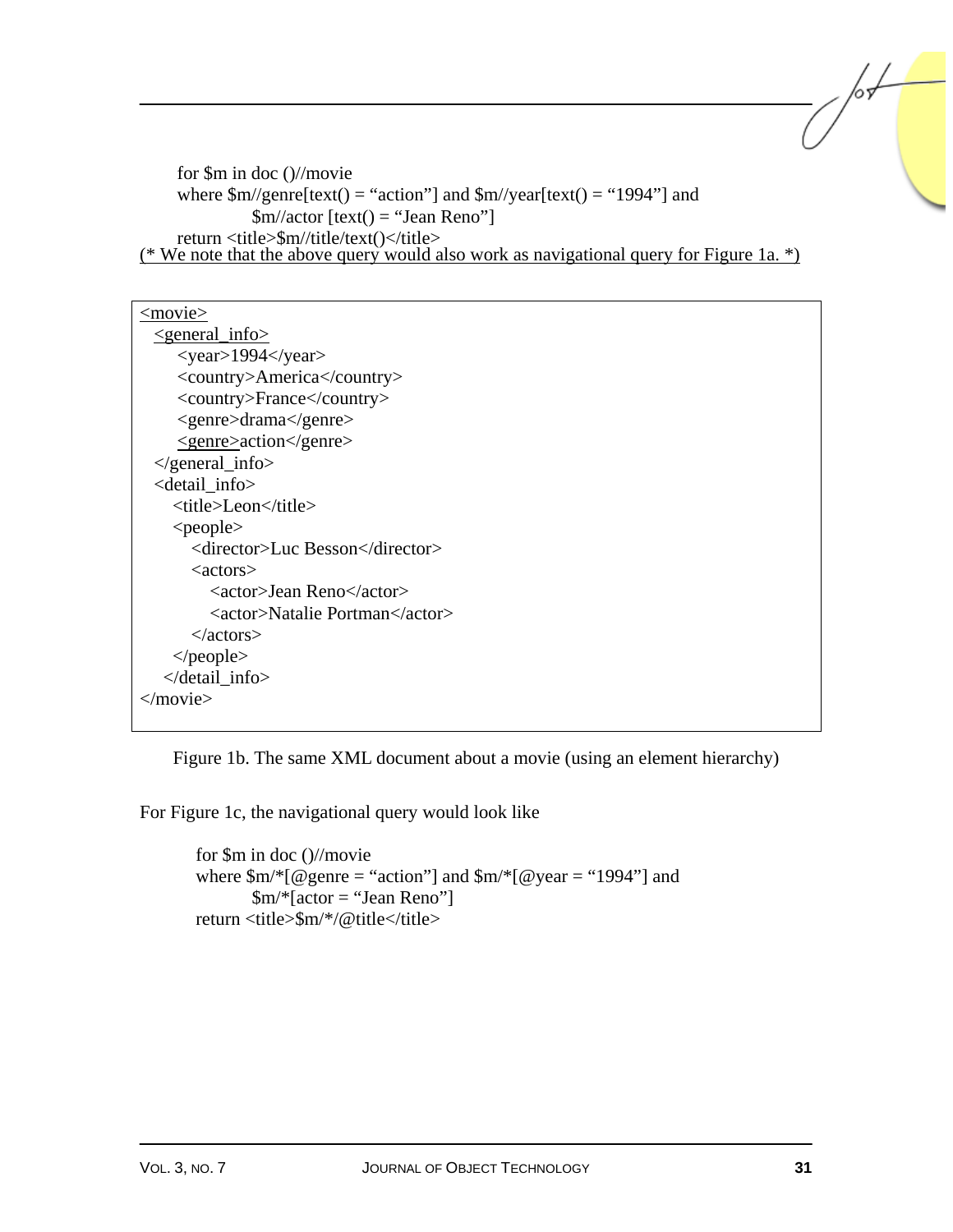$\leq$ movie $\geq$ <production year="1994" country="America France"> </production> <detail\_info genre="drama action" title="Leon"> </detail\_info> <people actor="Jean Reno" director="Luc Besson"> </people> </movie>

Figure 1c. the same XML document about a movie (using attributes)

Further, the same contents may be organized in a number of different hierarchical structures. Figures 2a and 2b represent the XML document of Figures 1 using hierarchical structures. Again the same structure-agnostic query shown previously would work for each of these alternate representations. However, the navigational query for Figure 2a would look like

for \$y in doc ()//year where  $\frac{\partial y}{\partial x} = \frac{\partial^2 y}{\partial y}$  // genre[text() = "action"] // actor[text() = "Jean Reno"] return  $\frac{y}{t}$ title/text()</title>

| $\le$ year $\ge$ 1994           |
|---------------------------------|
| <country>America</country>      |
| <genre>action</genre>           |
| <movie></movie>                 |
| <title>Leon</title>             |
| <director>Luc Besson</director> |
| <actor>Jean Reno</actor>        |
| $<$ /movie>                     |
| .                               |
| $\langle$ /country>             |
| $\cdot\cdot\cdot$               |
| $\langle$ year $\rangle$        |
|                                 |

Figure 2a. The same XML document about a movie (using an element hierarchy)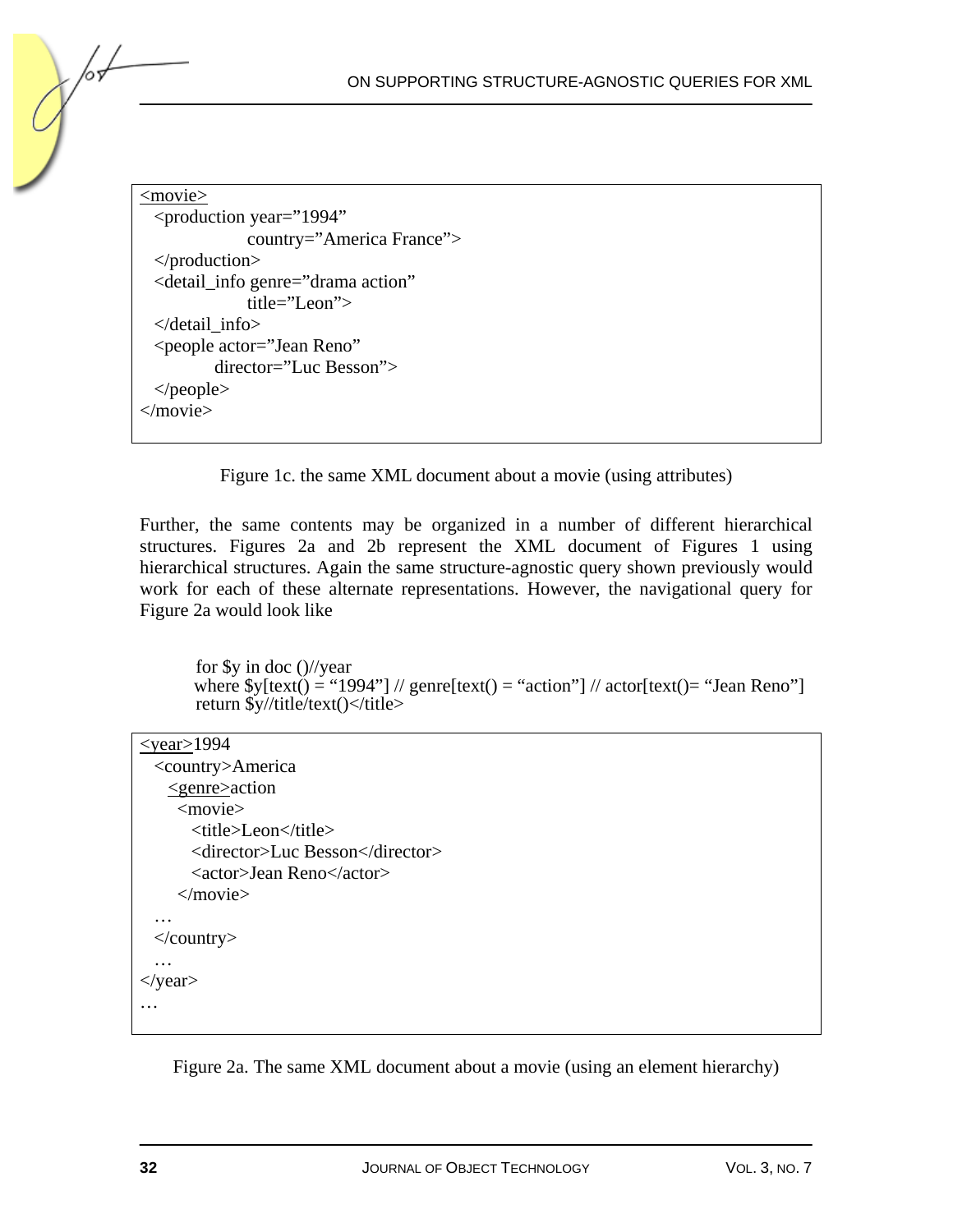For Figure 2b, the navigational query would look like

```
for \frac{6}{2} in doc \frac{1}{2} enre
where \Im g[\omega^* = \Im \{a \cdot \bar{b}\}]/\sqrt{\Im g} vear[\ast = \Im g | \Im g actor[text() = \Im g Reno"]
return <title>$g//title/text()</title>
```
<genre *type*="action"> <country *name*="America"> <year><*yyyy*>1994</*yyyy*> <movie> <title>Leon</title> <*people* director="Luc Besson" actor="Jean Reno"> </*people*> </movie> … </country> …  $\langle$ genre $\rangle$ 

Figure 2b. The same XML document about a movie (using an element hierarchy and attributes)

## 4 CONCLUDING REMARKS

In this article, we discussed why structure-agnostic or non-navigational content-based query facilities will complement the current navigation-based query languages for XML. To make the discussion concrete, we showed some examples of how many different ways in which the same contents may be represented in XML. It is obvious that once we consider "similar" contents, rather than the exact same contents, the problem becomes compounded. To retrieve "similar" XML documents that satisfy certain search conditions, one needs to consider non-identical XML documents that nonetheless contain some common elements and attributes, in a wide variety of hierarchical structures. The problem becomes even more difficult in a distributed, multiple-database environment, including the Web. Although XML is being touted as "the" standard for data interchange, it will be used as the basis of data interchange standards for a wide variety of different application areas, each with its own vocabulary and data semantics. In other words, there will not be a single universal XML data interchange standard. As such, even if different segments of the XML users adopt particular data interchange standards, the need to integrate XML documents across multiple segments will drive the need for non-navational content-based query facilities.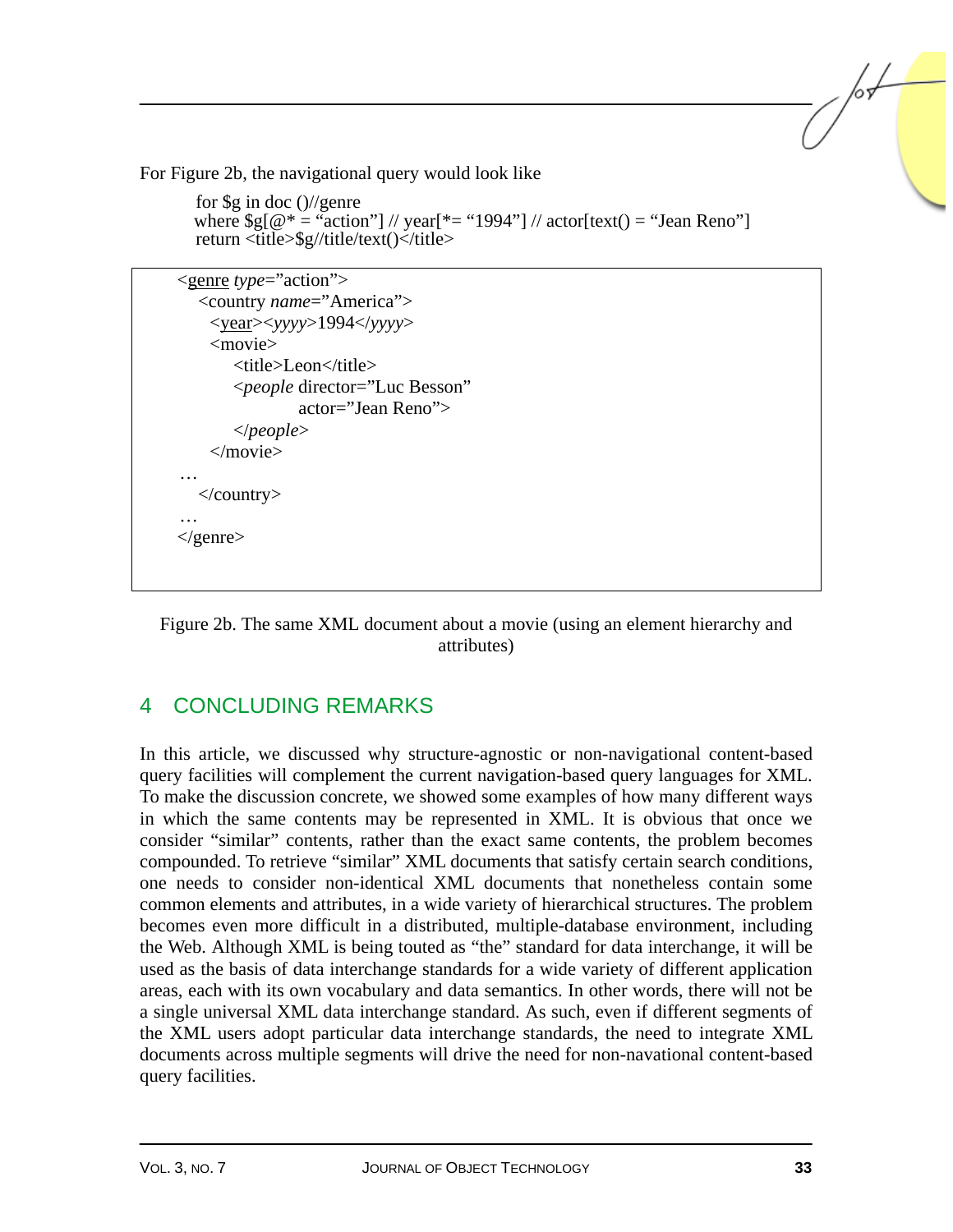We have designed and implemented a non-navigational content-based query language and a query processor for the language. We will report details of our implementation and experiments in a forthcoming paper. Meanwhile, we believe that non-navigational query support for XML, in particular, query optimization and query processing, is an important area for further research, and would like to encourage the XML data management research community to follow up on our research.

#### **REFERENCES**

/or

- [XSL] S. Adler, A. Berglund, J. Caruso, S. Deach, T. Graham, P. Grosso, E. Gutentag, A. Milowski, S. Parnell, J. Richman, and S. Zilles: Extensible Stylesheet Language (XSL) Version 1.0, W3C Proposed Recommendation Aug. 2001
- [Abit1997] S. Abiteboul, D. Quass, J. McHugh, J. Widom, and J. L. Wiener, "The Lorel Query Language for Semistructured Data", *International Journal on Digital Libraries*, Apr. 1997
- [Oracle] S. Banerjee, Oracle XML DB, Oracle Corporation Technical White Paper. release 9.2, Jan. 2002
- [XQuery] S. Boag, D. Chamberlin, M. F. Fernandez, D. Florescu, J. Robie, J. Siméon, XQuery 1.0: An XML Query Language, W3C Working Draft 16 Aug. 2002
- [Deut1998] A. Deutsch, M. Fernandez, D. Florescu, A. Levy, and D. Suciu, XML-QL: A query language for XML, Submitted to the W3C 19 Aug. 1998
- [Howl2002] S. Howlett and D. Jennings: "SQL Server 2000 and XML: Developing XMLenabled data solutions for the web", *MSDN magazine*, Jan. 2002
- [IBM] IBM Corporation, DB2 XML Extender, IBM Corporation, 2000
- [XML] W3C Consortium, XML1.0 (Second Edition), W3C Recommendation 06 Oct. 2000, available [at http://www.w3.org/TR/REC-xml](http://www.w3.org/TR/REC-xml)
- [XPath] W3C Consortium, XML Path Language (XPath) Version 1.0, W3C Recommendation 16 Nov. 1999